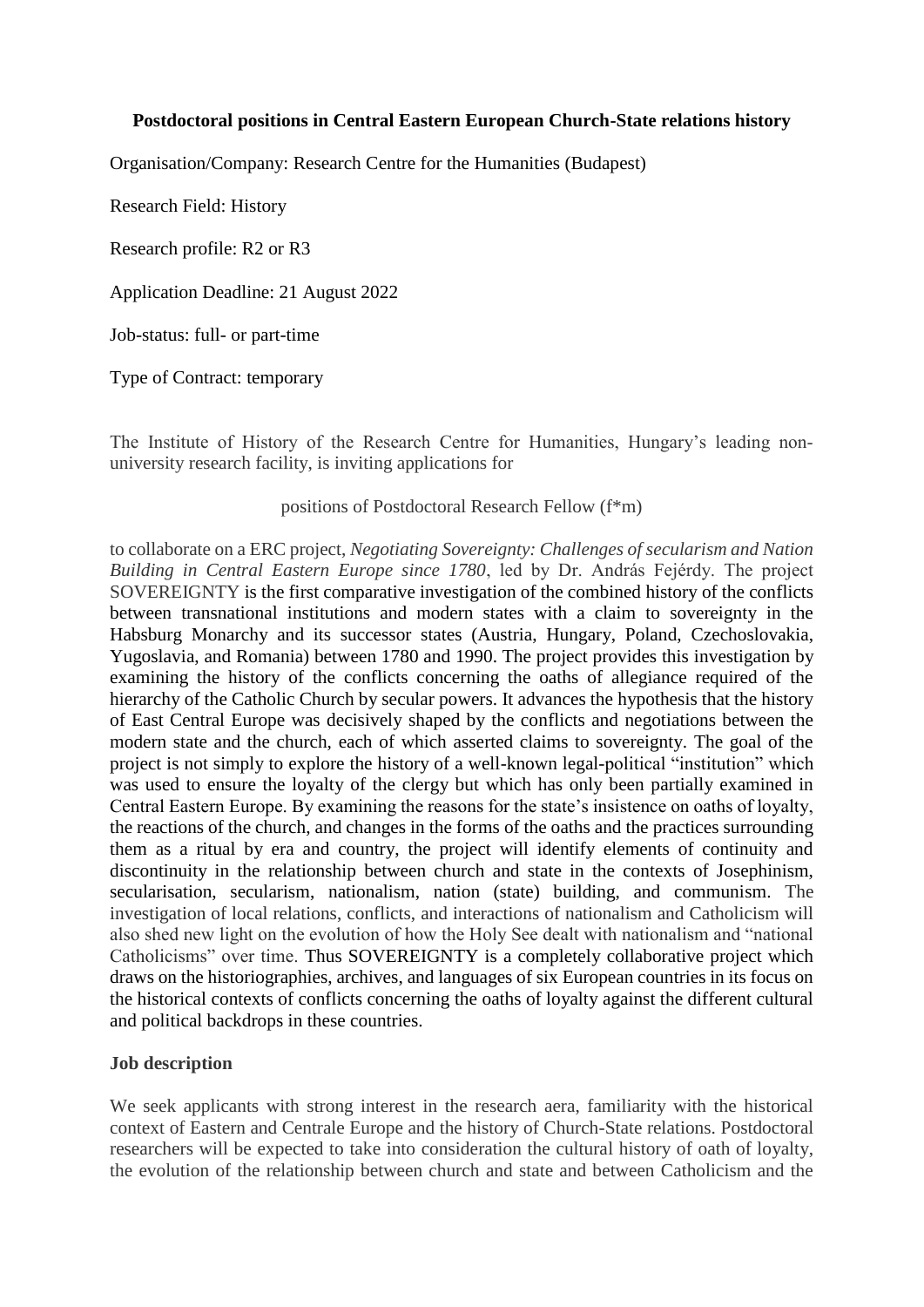nation as well as the challenges posed by the catholic Church as a transnational institution to state sovereignty in one or more geographical-linguistic-cultural regions (Habsburg Monarchy/Austria, Poland, Croatia/Yugoslavia, Bohemia&Moravia/Czechoslovakia, Romania) in the nineteenth and/or twentieth centuries. Researchers will be required to focus particularly on the creation, use, survival and modification of model oaths: 1./ The period in which the model oath first prescribed by Joseph II and then changed was used (from rougly 1780 to 1855). 2./ An analysis of the creation, use (up to 1918) and assessments of the 1855 oath in the context of national movements and the multinational empire. 3./ In the age of new nationalisms after the First World War, an examination of the practices of new nation states and the processes which led, through compromises, to new oath (1918–1945). 4./ Study of the practices of state socialism concerning the oath (i.e. the period from 1945–1990).

Researchers are not requested to be based in Budapest, but they can stay in the examined region to foster on site work in libraries and archives. Collective work and continuous communication among the members of the research group will be ensured through regular online consultations as well as by workshops held twice a year.

# **Eligibility Criteria**

- A passion for history, strong academic qualities and a PhD degree in History, in Theology or in related discipline with demonstrated historical research capacity and excellent results.
- Ability to work independently and collaboratively in research teams.
- Knowledge of or affinity with the history of the Catholic Church, especially during the 19th and 20th centuries.
- Experience in archival research in various geographic locations.
- Experience in working with research questions that relate to the rationale of the project.
- Excellent language skills in at least one East-Central-European language (German, Czech, Slovak, Polish, Rumanian, Croatian).
- Excellent English communication skills.
- Peer-reviewed publications (or submitted/accepted manuscripts).

## **Duties and responsibilities**

- Postdoctoral research within the ERC Consolidator Grant SOVEREIGNTY.
- Conduct a thorough literature study and in-depth archival research.
- Prepare academic publications, peer-reviewed journal articles in particular.
- Contributing to the collective monograph synthesizing the findings of the project.
- Contributing to project aims such as academic event organisation, public dissemination of research results, publications.

## **Compensation**

- In total 6 postdoctoral positions are included in this project.
- The positions will be filled for a fixed-term period of four years (48 months). The planned (earliest) starting date is October 1, 2022, or as mutually agreed. A trial period of six months applies to all our new employees.
- The salary will be based on both the job requirements and the employee's personal performance in accordance with the internal regulations of Research Centre for the Humanities, Budapest. A typical gross salary of Postdoctoral Researcher in international